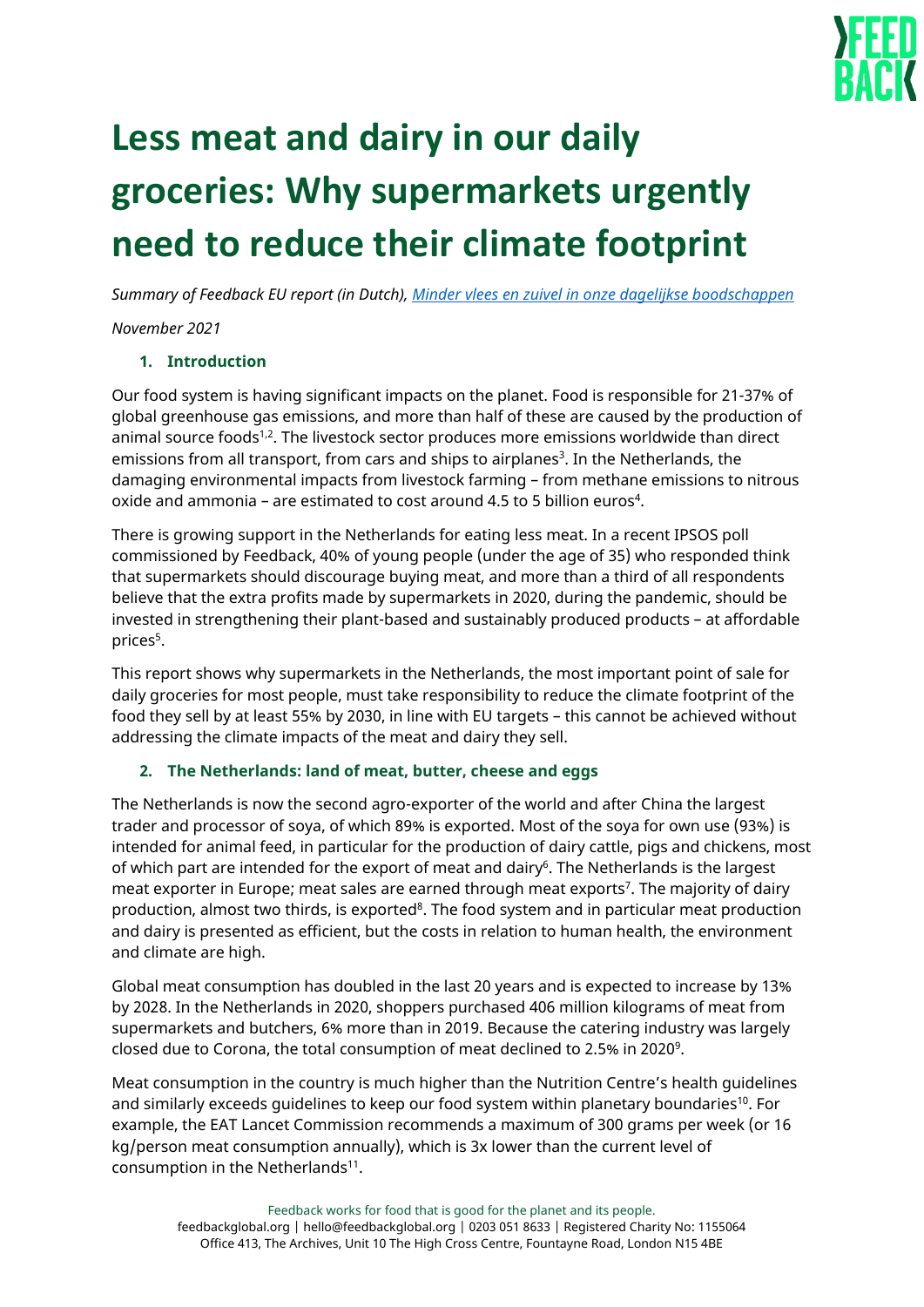

Feedback's IPSOS-commissioned poll shows support for eating less meat. For example, 18% of young people surveyed stated they do not eat meat (compared to 9% in other age groups) and women more often say they do not buy meat compared to men (12% and 6% respectively). This poll further suggests young people in the Netherlands are more likely to consider sustainability more important than older people; additionally, 40% of young people believe that supermarkets should play a role in reducing meat sales<sup>5</sup>. This is supported by Natuur & Milieu's annual Vegamonitor, which shows young people are more aware of the harmful consequences of eating meat and are taking steps to reduce this<sup>12</sup>.

Companies are responding to this increasing desire for plant-based alternatives. There are currently 250 companies in the Netherlands producing meat and dairy substitutes, doubled from 2020. Additionally, sales of meat substitutes in supermarkets have doubled to almost €200 million since 2017<sup>12</sup>.

# **3. Climate and meat: the role of supermarkets**

The Netherlands has one of the highest food-related climate footprints in the EU, with the vast majority (85%) of greenhouse gas emissions caused by meat and dairy production. Only around a third of the country's food-related greenhouse gas emissions are produced in the Netherlands; approximately half of the Netherlands' greenhouse gas emissions stem from production outside the EU, particularly in South America – linked to soya production and deforestation in, for example, sensitive biomes like the Cerrado and Chaco $13$ . This is supported by recent research by Mighty Earth, which found that soya suppliers in the Netherlands are still linked to deforestation, despite supermarkets covering their soya footprint with certificates (RTRS)<sup>14</sup>. See Figure 1.



*Figure 1 Emissions from food production in the EU by product group (A) and by region (B)<sup>13</sup>*

Livestock farming is also a driving force behind the nitrogen crisis in the Netherlands<sup>15</sup>.

Feedback works for food that is good for the planet and its people. feedbackglobal.org | hello@feedbackglobal.org | 0203 051 8633 | Registered Charity No: 1155064 Office 413, The Archives, Unit 10 The High Cross Centre, Fountayne Road, London N15 4BE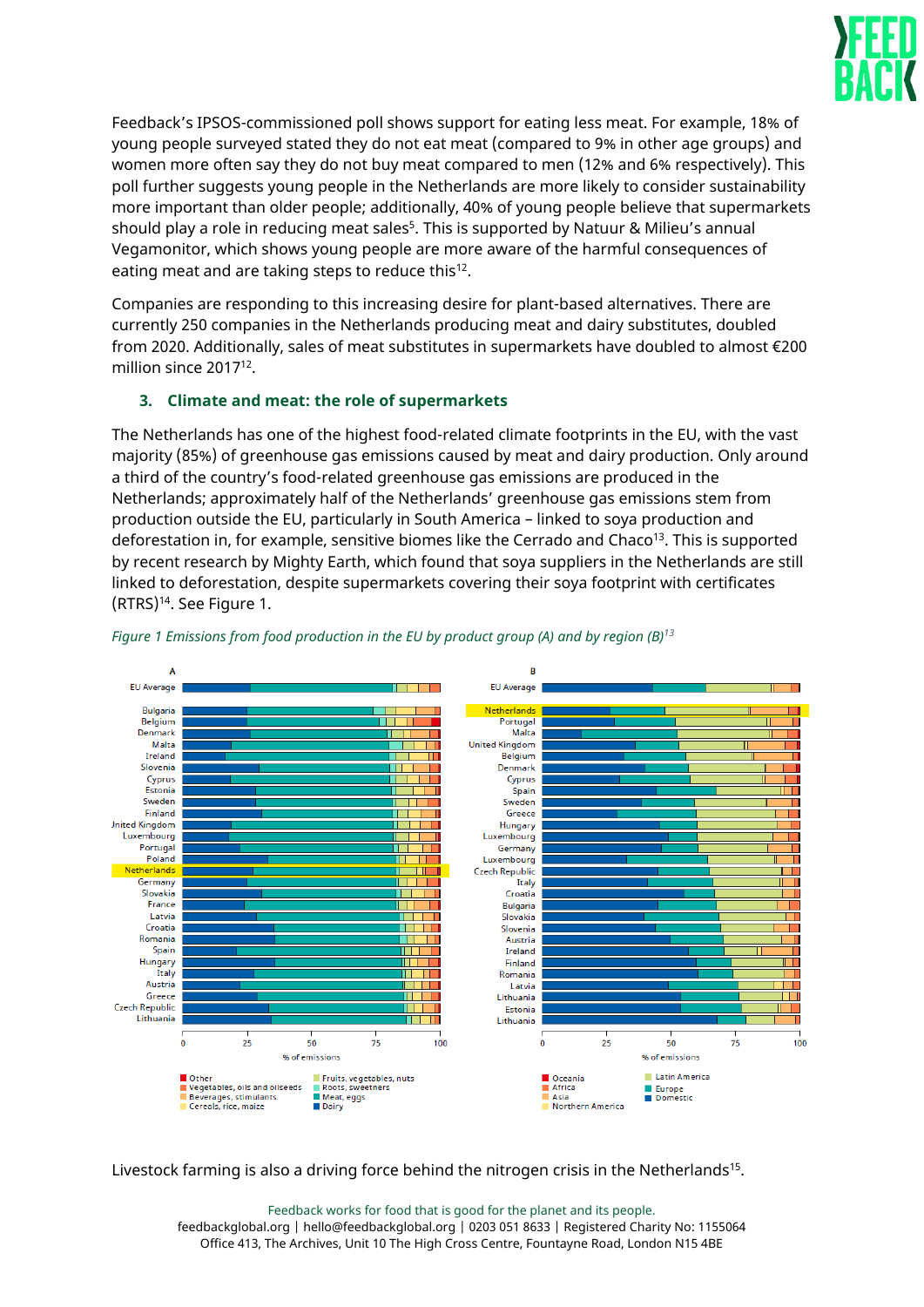

Supermarkets in the Netherlands are a major employer, with 4300 stores nationwide and 330,000 employees. The top 5 retailers – Albert Heijn, Jubmo, Lidl, Aldi and Plus – control 80% of the market share; this increases to 84% with the recent merger between Plus and Coop. Not only do these retailers occupy an increasingly dominant position in the food chain, and they determine to a large extent, what is on shoppers' plates.

A review of 18 academic studies from 2020 shows that environmentally friendly diets have both positive health effects and a lower climate footprint<sup>16</sup>. Additionally, the Dutch Health Council states that the protein transition – from animal to vegetable products – is necessary for a healthy and sustainable diet<sup>17</sup>. The parties to the Dutch Climate Agreement similarly state that an average reduction of 10-15% of total protein intake in the Netherlands is desirable. This could be supported by the EU Parliament's Farm to Fork Strategy, which was adopted in September 2021. If adopted by the EU Member States, it will allow the Netherlands and other EU countries to lower taxes on fruit and vegetables and increase taxes on meat and dairy.

Supermarkets and their association CBL endorse the Climate Agreement. They indicate they will promote climate-friendly products in their stores, but it is unclear how it will be implemented. Supermarkets support the protein transition from the current 60/40 animal/plant-based protein ration to 40/60, but no specific targets and monitoring scheme have been defined.

The Covid-19 pandemic – which brought on homeworking and closures of catering businesses – saw supermarket profits increase; for example, AholdDelhaize saw sales increase by 14.2%, and Jumbo's turnover rose by 14% in the first half of 202018,19. Feedback's IPSOS-commissioned survey found that 38% of respondents felt that supermarkets should invest this additional revenue in offering more plant-based and sustainably sourced products at affordable prices; 60% of respondents were in favour of giving this profit to farmers and their employees<sup>5</sup> .

This poll further shows that 40% of young people feel that supermarkets should discourage buying meat – double that of older age groups (35-55 years old)<sup>5</sup>. This is supported by research conducted by ProVeg in collaboration with the University of Amsterdam, which found that two in three respondents believe that supermarkets have a role in reducing meat consumption; additionally, three quarters of respondents were in favour of reducing the price of plant products and more than half supported raising the price of animal products $^{20}$ .

#### **4. The influence of supermarkets on the food environment**

The recent Food Policy Coalition report, on which Feedback collaborated, highlights the importance of the food environment in enabling shoppers to make sustainable choices<sup>21</sup>; this is supported by a recent report by a Group of Chief Scientific Advisors (European Commission), which argues that today's food environments "exploit people's biological, psychological, social and economic vulnerabilities", making it easier to adopt unhealthy, unsustainable food patterns<sup>22</sup>. Indeed, a recent European consumer survey shows that shoppers are willing to switch to more sustainable eating habits but currently find it difficult to do so, citing high prices, lack of information, difficulty identifying sustainable food and the limited supply of sustainable food as main barriers $^{23}$ .

From increasingly sophisticated and subtle ways in which foods are promoted and marketed across multiple channels, including packaging, store layout and experience, advertisements, it is clear that supermarkets wield much power in influencing shoppers' choices. However, this influence is currently driving unsustainable, unhealthy choices. For example, even during the Netherland's national Week Without Meat in March 2021, six of eight supermarkets surveyed by Questionmark advertised meat products<sup>24</sup>. According to Feedback's IPSOS-commissioned poll, 75% of respondents felt that price is the most important aspect for shoppers<sup>5</sup>.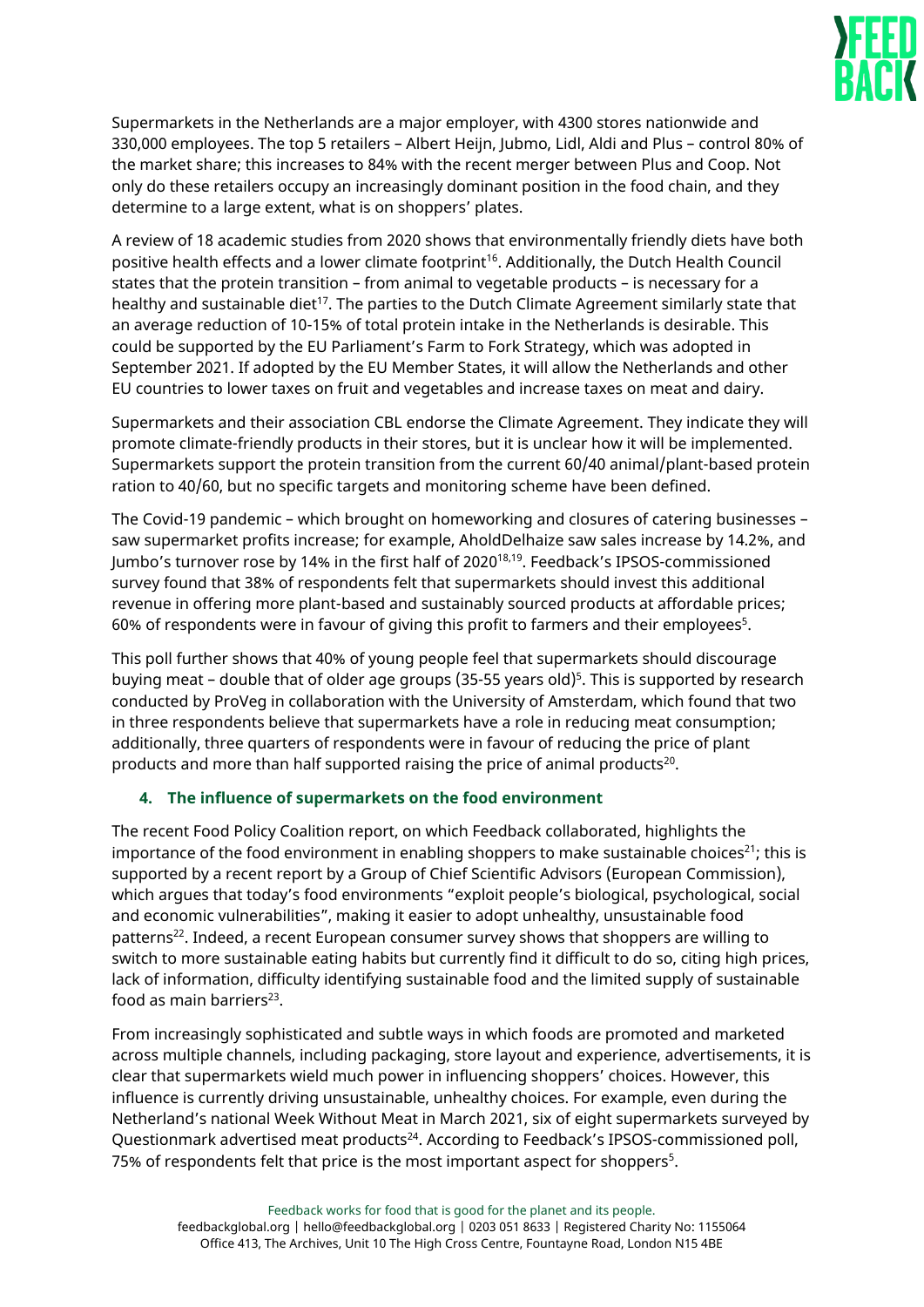

To meet climate targets, supermarkets should instead be using their commercial and marketing resources to instead promote healthier and more sustainable, plant-based choices.

## **5. Supermarket action on climate and reducing meat and dairy sales**

Supermarkets have the most purchasing power in the food chain, but evidence to date shows that this power is not being harnessed to substantially reduce the climate footprint of the foods they sell, particularly via reducing meat and dairy sales. For example, although AholdDelhaize has pointed to halving carbon dioxide  $(CO<sub>2</sub>)$  emissions in its own activities by 2030, these emissions only make up 5% of their total emissions. The retailer also has set a target to reduce emissions across its entire value chain by 15% between 2018 and 2030<sup>25</sup> – although this is indeed a first step which other retailers in the Netherlands have not yet taken, it still falls short of the 50% target needed to mitigate climate change, and this target cannot be reached without reducing meat and dairy sales.

Other supermarkets in the Netherlands are also starting to publish their emissions information, which is important for transparency, and AholdDelhaize, Aldi and Lidl have joined the Science Based Targets initiative (SBTi), setting out clearly defined paths to reduce emissions in line with Paris Agreement goals. For example, Lidl estimates that its suppliers are responsible for 75% of all emissions. Lidl is aiming to draw up Science Based Targets by 2026 at the latest; however, it currently does not have a specific action plan<sup>26</sup>. Aldi expects its suppliers representing 75% of emissions in the production chain to set their own Science Based Targets (based on SBTi) by 2024, and the retailer is planning to announce targets to reduce CO2 emissions and its progress in early 2022<sup>27</sup>. Two other major retailers – Jumbo and Plus – have not yet published plans to reduce their Scope 3 emissions.

Several supermarkets have identified the role of meat in their climate footprints and support the protein transition to 40% animal protein and 60% plant-based protein by 2030. For example, Albert Heijn is part of the Green Protein Alliance and has committed themselves to the shared goal that each person in the Netherlands will get 50% of their protein from animal sources and 50% from vegetable sources. Additionally, Albert Heijn, Jumbo and Aldi have expanded their vegetarian sections, and Albert Heijn is aiming to double their sales of plant-based alternatives in 2021 (versus 2020) $^{28}$ . Aldi has plans to expand its vegetarian and vegan options (offering 27.4% more products in 2020 versus 2019), and Jumbo likewise has indicated they are aiming to increase the turnover of plant-based alternatives from 4% in 2020 to 10% in 2025<sup>29</sup>. However, specific targets to reduce the supply of animal products are lacking at the 5 major supermarkets in the Netherlands<sup>27</sup>.

Transparency and periodic public reporting are critical for monitoring progress against supermarket objectives on climate and meat and dairy sales. However, supermarkets are currently lagging on transparency. Last year, the Dutch House of Representatives adopted a motion asking the Ministry of Agriculture to make an agreement with supermarkets on annual reporting and making their products more sustainable<sup>30</sup>. The outgoing Minister of Agriculture is also critical of supermarkets and has indicated she wishes to increase pressure on them $^{31}\!$ .

AholdDelhaize's Climate Strategy Report indicates Scope 3 emissions make up 95% of all the retailer's emissions; of the purchased goods and services, which make up almost 91% of Scope 3 emissions, animal products (meat, fish, dairy, eggs) contribute 42%<sup>32</sup>. Aldi has similarly indicated that 95% of emissions from the retail sector are Scope  $3^{27}$ . The British Retail Consortium (BRC) has found that Scope 3 emissions make up around 86% of total greenhouse gas emissions in supply chains; thus, it is likely these figures are similar across other supermarkets in the Netherlands, which are not currently reporting their Scope 3 emissions.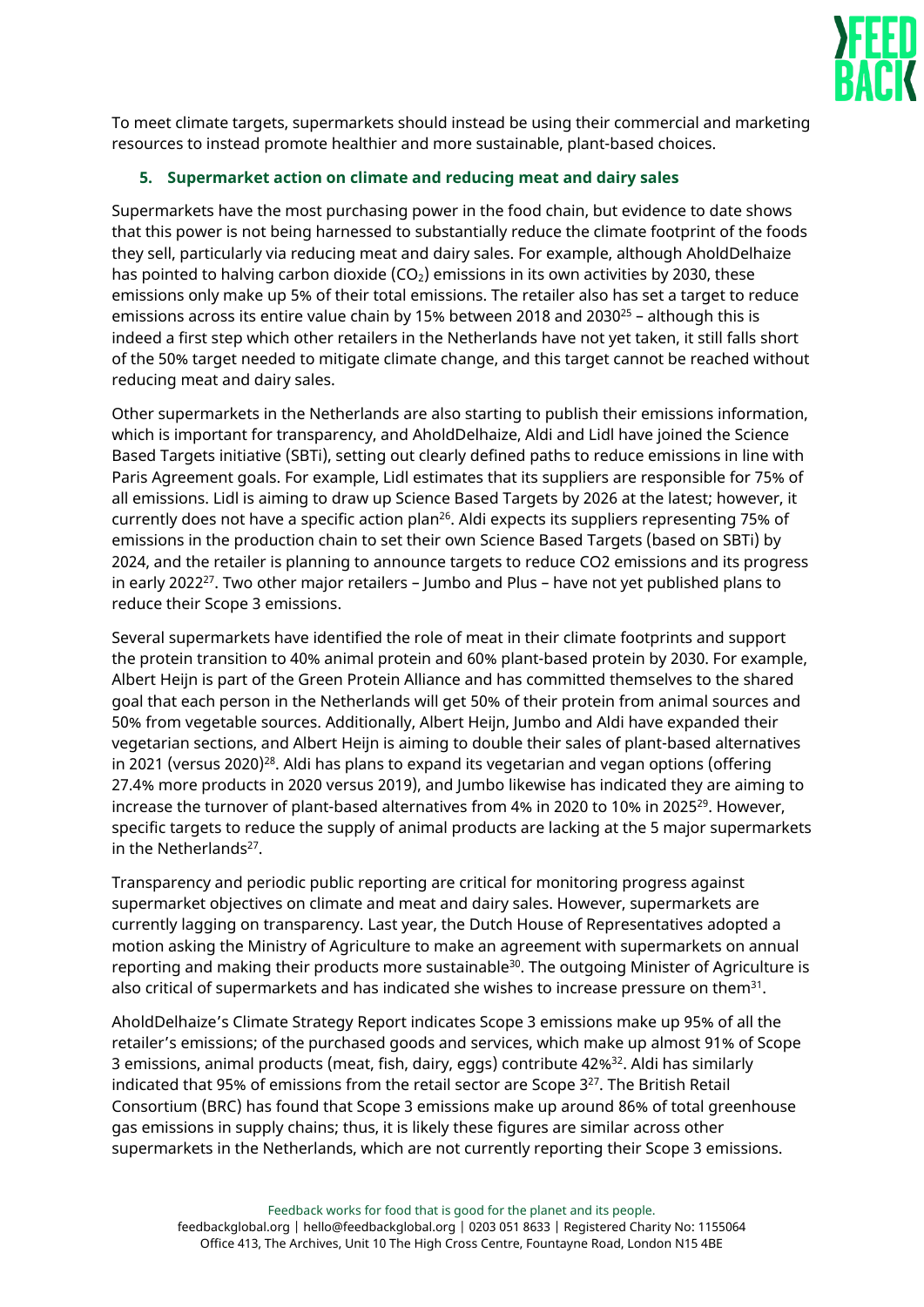

Also important is transparency on the amount of meat and dairy sold by supermarkets. Currently, Albert Heijn is the only major supermarket in the Netherlands that has publicly identified the ratio of the protein products it sells, stating 70% is from animal source foods and 30% from plant-based foods<sup>28</sup>. In 2020, 12% of the retailer's turnover came from meat, poultry, fish and meat products; for eggs, cheese and dairy, this was 11%. Lidl has recently indicated that animal products (covering fresh and cold meat, fresh dairy, fresh fish, eggs) contribute to a quarter of turnover from food<sup>33</sup>. Ekoplaza, another supermarket (though not in the top 5) has recently sharpened its ambition to offer more plant-based products and lead in the protein transition, with animal products versus vegetarian and vegan products making up 56% versus 44% of its 2021 turnover, respectively<sup>34</sup>. The other large supermarkets have not yet made public moves on this issue.

# **6. Supermarkets must take responsibility for drastically reducing their climate footprint**

As the most influential players in the food system, supermarkets need to reduce their climate footprint by taking action in the following areas:

- **Ambition to set a climate target** to reduce total greenhouse gas emissions in the entire production chain (scope 3) by at least 55% by 2030 in accordance with EU policy, and to develop, implement and monitor a specific action plan to achieve this<sup>1</sup>.
- **Less meat and dairy**: Setting specific targets to reduce meat and dairy sales by 2030, and developing, implementing, and monitoring a specific action plan to achieve this. Halving sales of meat and dairy is necessary to achieve climate goals.
- **Transparency about the climate footprint** of food across the entire chain Scope 3 emissions – and specifically on the amount of animal and vegetable proteins in the chain. Without transparency, it is impossible to set goals and report on them publicly.
- **Offer better meat and dairy** by taking measures, such as guaranteeing that there is no deforestation in the chain and preventing harmful antibiotics and pesticides from being used.
- **Adapt the food environment** in the stores, by promoting different products, better positioning on the shelves, offering lower prices and more promotion of legumes, nuts, vegetables, and fruits, so that healthy and sustainably produced plant-based foods become the new normal.
- **Adapt the corporate culture** from the boardroom to the workplace and vice versa, so that there is an internal incentive that is linked to climate and sustainability efforts, not just profitability, and ensure sufficient capacity and training for the transition to more plant-based, climate-friendly food.

# **About Feedback EU**

In August 2021, Feedback founded its sister organisation Feedback EU in the Netherlands. This will scale up climate and food campaigns in Europe, building on a long history of collaboration with European organisations, including through long-term Horizon 2020 partnerships, events, and campaigns, and we are excited to have the opportunity to deepen and build on these alliances in collaboration with our European friends and allies.

Feedback EU will expand our retailer, investors, and policy-focused campaigns in relation to meat and livestock, aquaculture and food waste to broaden our impact in Europe, strengthen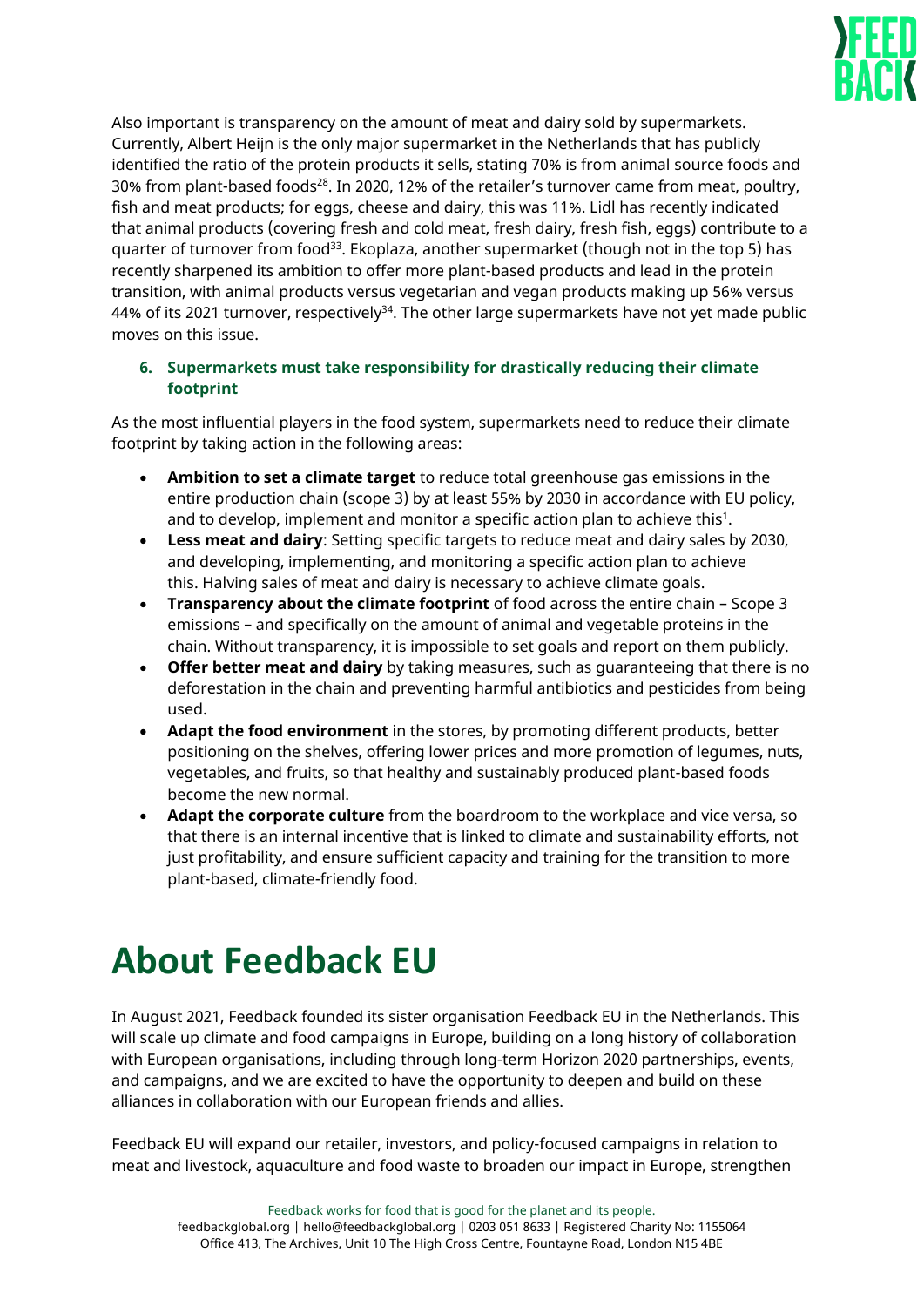

our involvement with EU food policy development, civil society coalitions, and funders to create change within EU governments, EU institutions, supermarkets, livestock companies and investors, many of them based in Europe. We are also seeking to cross-fertilise experiences and results between the UK (post-Brexit) and the EU.

# **REFERENCES**

- 1. IPCC. Climate Change and Land: an IPCC special report on climate change, desertification, land degradation, sustainable land management, food security, and greenhouse gas fluxes in terrestrial ecosystems. https://www.ipcc.ch/srccl/ (2019).
- 2. Xu, X. et al. Global greenhouse gas emissions from animal-based foods are twice those of plant-based foods. Nat Food **2**, 724–732 (2021).
- 3. Springmann, M. et al. Options for keeping the food system within environmental limits. Nature **562**, 519–525 (2018).
- 4. Drissen, E. & Vollebergh, H. Monetaire milieuschade in Nederland. Planbureau voor de Leefomgeving https://www.pbl.nl/publicaties/monetaire-milieuschade-in-nederland (2018).
- 5. IPSOS. Feedbackglobal Supermarktcampagne Resultaten van peiling uitgevoerd door Ipsos. https://feedbackglobal.org/wp-content/uploads/2021/10/21074206- Feedbackglobal Peiling Samenvatting v4.0.pdf (2021).
- 6. Ministerie van Landbouw, Natuur en Voedselkwaliteit. Nationale Eiwitstrategie. 51 https://www.rijksoverheid.nl/documenten/kamerstukken/2020/12/22/nationaleeiwitstrategie (2020).
- 7. Centraal Bureau voor de Statistiek. Nederland grootste vleesexporteur van de EU. Centraal Bureau voor de Statistiek https://www.cbs.nl/nl-nl/nieuws/2021/25/nederland-grootstevleesexporteur-van-de-eu (2021).
- 8. NLintheUSA. Dairy. Dairy https://nlintheusa.com/dairy/.
- 9. Dagevos, H., Verhoog, D., van Horne, P. & Hoste, R. Vleesconsumptie per hoofd van de bevolking in Nederland, 2005-2020. 18 https://files.wakkerdier.nl/app/uploads/2021/10/26130356/WakkerDier\_2021RapportWUR\_Vl eesconsumptie.pdf?\_ga=2.71246742.728450865.1635408237-773062658.1581432309 (2021).
- 10. Seves, M. Iedereen kan een beetje (plant)aardiger zijn. Voedingscentrum https://www.voedingscentrum.nl/nl/service/over-ons/wie-zijn-wij-/de-wereld-eet-doorcolumns/iedereen-kan-een-beetje-plant-aardiger-zijn.aspx (2021).
- 11. EAT-Lancet Commission. The Planetary Health Diet. EAT Forum https://eatforum.org/eatlancet-commission/the-planetary-health-diet-and-you/ (2019).
- 12. Natuur & Milieu. Jaarlijkse Vegamonitor: Steeds minder mensen zien zichzelf als vleeseter. Natuur & Milieu https://www.natuurenmilieu.nl/nieuwsberichten/jaarlijkse-vegamonitorsteeds-minder-mensen-zien-zichzelf-als-vleeseter/ (2021).
- 13. Sandström, V. et al. The role of trade in the greenhouse gas footprints of EU diets. Global Food Security **19**, 48–55 (2018).
- 14. Mighty Earth. Soy and Cattle Tracker. Soy & Cattle Deforestation Tracker: Conversion in Traders' and Meatpackers' Supply Chains in Brazil https://www.mightyearth.org/soy-andcattle-tracker/ (2021).
- 15. Rijksinstituut voor Volksgezondheid en Milieu (RIVM). Stikstof. https://www.rivm.nl/stikstof.
- 16. Jarmul, S. et al. Climate change mitigation through dietary change: a systematic review of empirical and modelling studies on the environmental footprints and health effects of `sustainable diets'. Environ. Res. Lett. **15**, 123014 (2020).
- 17. Gezondheidsraad. Werkprogramma 2022. https://www.gezondheidsraad.nl/documenten/overige/2021/09/21/werkprogramma-2022 (2021).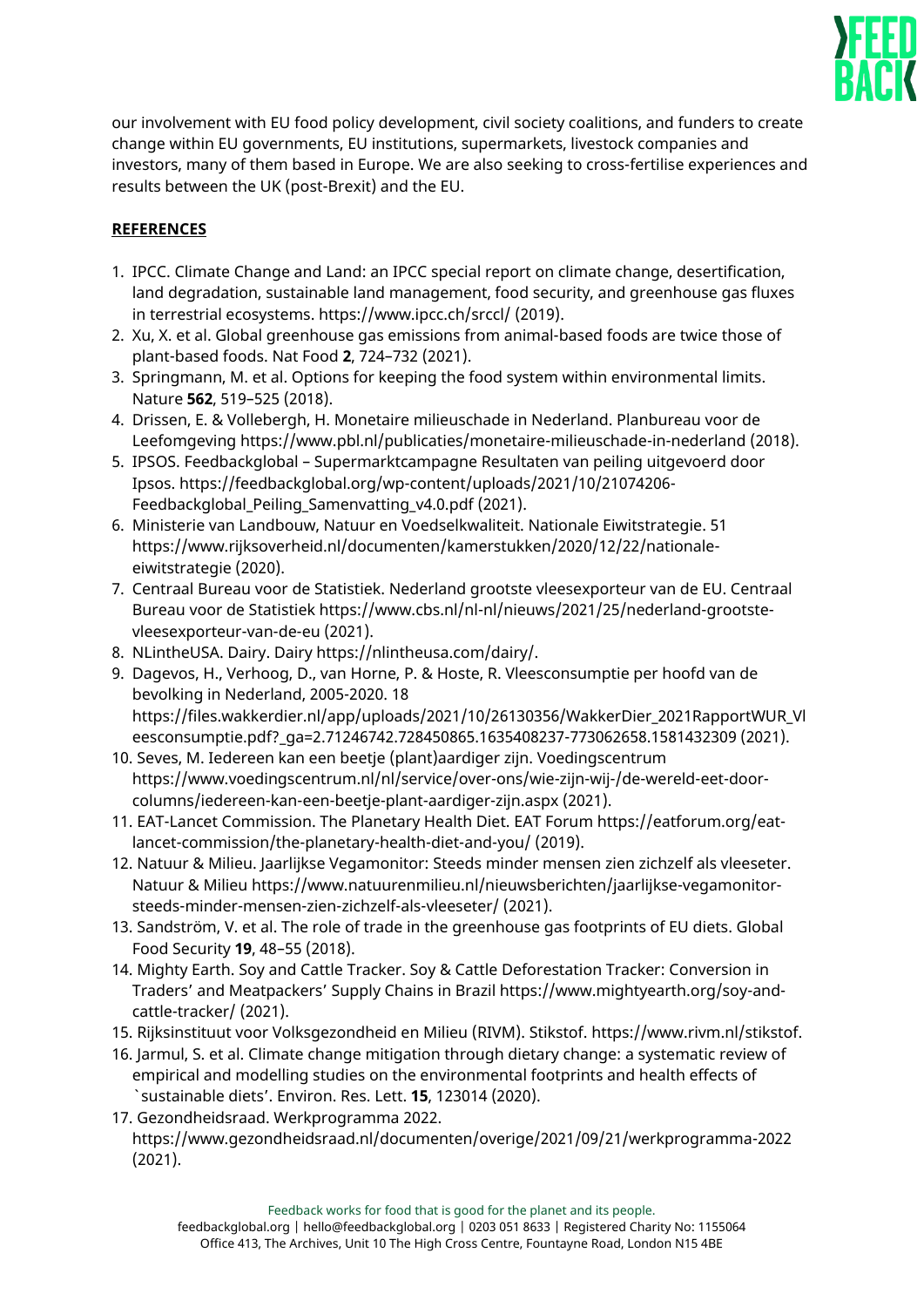

- 18. Door Redactie Quote. Quote 500 2020: Dit zijn de rijkste Nederlanders. Quote https://www.quotenet.nl/quote-500/a34548717/quote-500-2020-de-rijkste-nederlanders/ (2020).
- 19. Van Rompaey, S. Ahold Delhaize breaks records after a strong quarter. RetailDetail https://www.retaildetail.be/en/news/food/ahold-delhaize-breaks-records-after-strongquarter (2021).
- 20. ProVeg International. Wat vindt Nederland van de Eiwittransitie? De rol van het bedrijfsleven. https://proveg.com/nl/blog/meerderheid-nederland-vlees-in-supermarkt-enrestaurants-mag-duurder/ (2021).
- 21. Food Environments & EU Food Policy: Discovering the role of food environments for sustainable food systems. https://feedbackglobal.org/wpcontent/uploads/2021/10/Discovering-food-environments-for-sustainable-food-systems\_EU-FPC.pdf (2021).
- 22. Group of Chief Scientific Advisors. Towards a Sustainable Food System: Moving from food as a commodity to food as more of a common good : independent expert report. https://op.europa.eu/en/web/eu-law-and-publications/publication-detail/- /publication/ca8ffeda-99bb-11ea-aac4-01aa75ed71a1 (2020).
- 23. Bureau Européen des Unions de Consommateurs. One Bite at a Time: Consumers and the Transition to Sustainable Food. 44 https://www.beuc.eu/publications/beuc-x-2020- 042 consumers and the transition to sustainable food.pdf (2020).
- 24. Questionmark. Superlijst Groen 2021: Duurzaam voedsel. Welke supermarkten nemen de leiding? https://thequestionmark.cdn.prismic.io/thequestionmark/79abe5f7-ab57-4484-b24f-7c1984b30af8\_superlijst-groen-2021-v1.0.pdf (2021).
- 25. Ahold Delhaize. Annual Report 2020: Leading together through change. 253 https://media.aholddelhaize.com/media/emmkj0we/annual\_report\_2020\_full\_links-1.pdf?t=637526943268000000 (2020). Accessed 15/10/2021.
- 26. Lidl Nederland. Klimaat. Lidl https://corporate.lidl.nl/duurzaamheid/duurzaamassortiment/klimaat (2020). Accessed 15/10/2021.
- 27. ALDI Nord. Interim Report 2020. https://www.aldi.nl/content/dam/aldi/corporateresponsibility/de/nachhaltigkeitsbericht/2017/sonstige/downloads-undarchiv/en/ALDI\_Nord\_Interim\_Report\_2020\_EN.pdf.res/1630580441036/ALDI\_Nord\_Interim\_R eport\_2020\_EN.pdf (2020). Accessed 15/10/2021.
- 28. Albert Heijn. Onze ambitie: impact op het klimaat beperken. Albert Heijn https://www.ah.nl/over-ah/duurzaamheid/klimaat. Accessed 15/10/2021.
- 29. Jumbo. Dierenwelzijn. Jumbo https://www.jumborapportage.com/Aandachtspunt\_2020\_dierenwelzijn (2020). Accessed 15/10/2021.
- 30. Tweede Kamer der Staten-Generaal 2. Voedingsbeleid; Motie; Motie van de leden Sneller en De Groot over inzicht in de mate waarin supermarkten en andere ketenpartners bijdragen aan een duurzaam voedselsysteem. Parlementaire Monitor https://www.parlementairemonitor.nl/9353000/1/j9vvij5epmj1ey0/vl6wivaho9zx (2020).
- 31. Brandsma, J. Minister Schouten wil een heffing op 'minder duurzame producten' in de supermarkt. Trouw https://www.trouw.nl/gs-b465645a (2021).
- 32. Ahold Delhaize. Climate strategy. 7 https://www.aholddelhaize.com/media/10406/climatestrategy-report.pdf (2020). Accessed 15/10/2021.
- 33. Lidl Nederland. Vegetarisch & vegan assortiment bij Lidl. Lidl https://corporate.lidl.nl/duurzaamheid/duurzaamassortiment/vegetarisch. Accessed 15/10/2021.
- 34. Ekoplaza. Dierenwelzijn en plantaardige. Ekoplaza https://www.ekoplaza.nl/pagina/dierenwelzijn-en-plantaardig (2021). Accessed 15/10/2021.